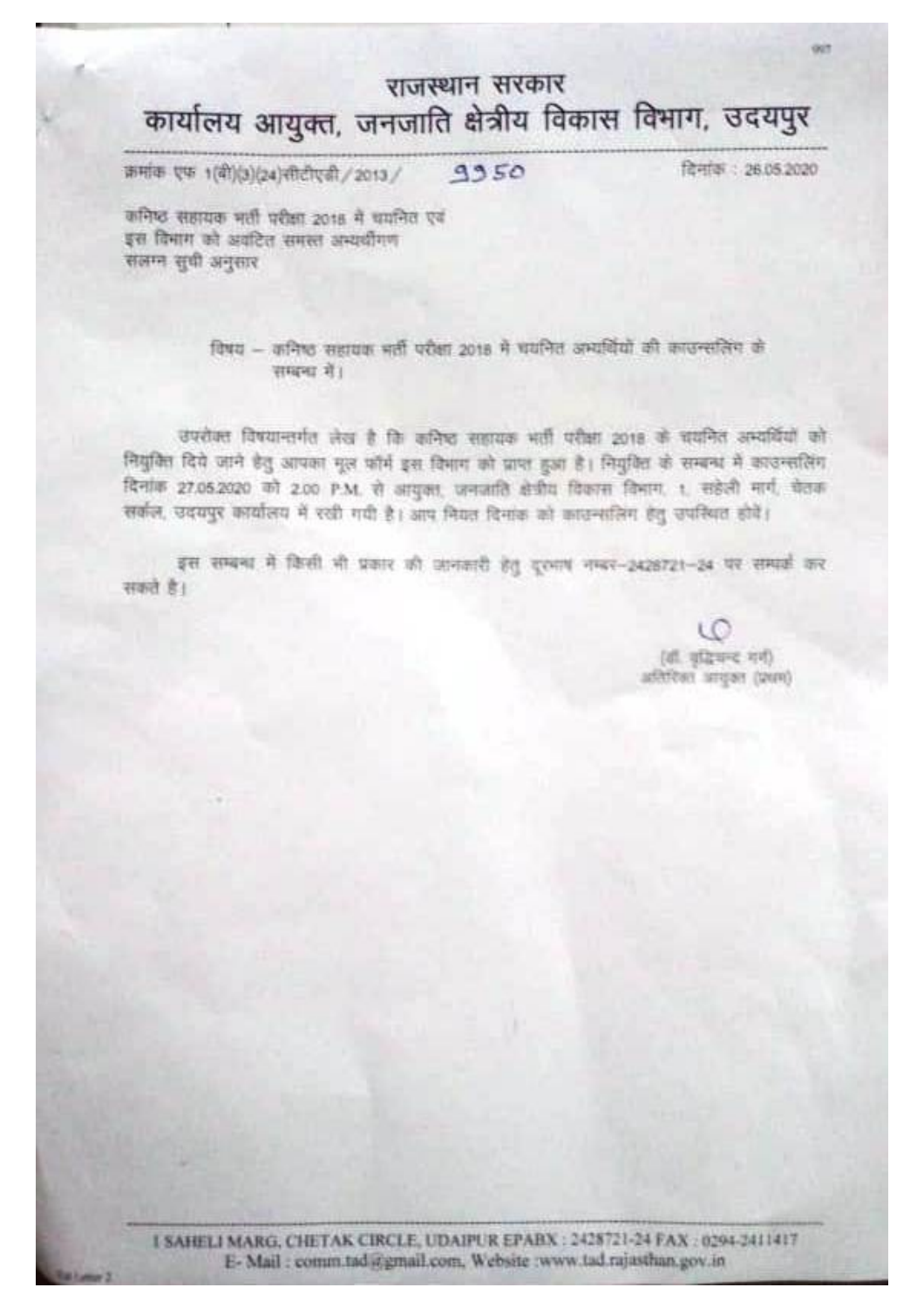|       |             | <b>APPLICATION</b> |               |                  |                     |                       |               |            |       |              |
|-------|-------------|--------------------|---------------|------------------|---------------------|-----------------------|---------------|------------|-------|--------------|
| S.No. | <b>RANK</b> | INO.               | <b>ROLLNO</b> | <b>INAME</b>     | <b>IFNAME</b>       | <b>IDOB</b>           | <b>GENDER</b> | <b>CAT</b> | H_CAT | SEL_CAT      |
|       |             |                    |               | <b>IMANMEET</b>  |                     |                       |               |            |       |              |
|       |             |                    |               | Isingh           | <b>LAL SINGH</b>    |                       |               |            |       |              |
|       | 439         | 201803789959       |               | 1463764 CHAUHAN  | <b>ICHAUHAN</b>     | 12 November 1999 Male |               | <b>GEN</b> |       | <b>I</b> GEN |
|       | 1643        | 201806101392       |               | 1432407 HIMANSHU | <b>IDEV SHANKAR</b> | 5 June 1994 Male      |               | <b>OBC</b> |       | <b>GEN</b>   |
|       |             |                    |               | <b>HARIOM</b>    | <b>JAGDISH</b>      |                       |               |            |       |              |
|       | 4087        | 201803800584       |               | 1632370 PATIDAR  | <b>IPATIDAR</b>     | 19 May 1997 Male      |               | <b>OBC</b> |       | <b>I</b> GEN |
|       |             |                    |               | <b>I</b> SOURABH | <b>SHANTI LAL</b>   |                       |               |            |       |              |
|       | 6130        | 201803466685       |               | 2485187UPADHAYAY | <b>IUPADHAYAY</b>   | 23 November 1993 Male |               | <b>GEN</b> |       | <b>GEN</b>   |
|       |             |                    |               |                  | <b>IPRADEEP</b>     |                       |               |            |       |              |
|       |             |                    |               | <b>I</b> SAVAN   | <b>IKUMAR</b>       |                       |               |            |       |              |
|       | 7221        | 201803801150       |               | 2483288 PUROHIT  | <b>IPUROHIT</b>     | 19 July 1993 Male     |               | <b>GEN</b> |       | lgen         |

## **नियुक्ति अनिकारी आयुि, जिजानि क्षेत्रीय निकास निभाग को आिंनिि अभ्यनथियोंकी सूची (TSP)**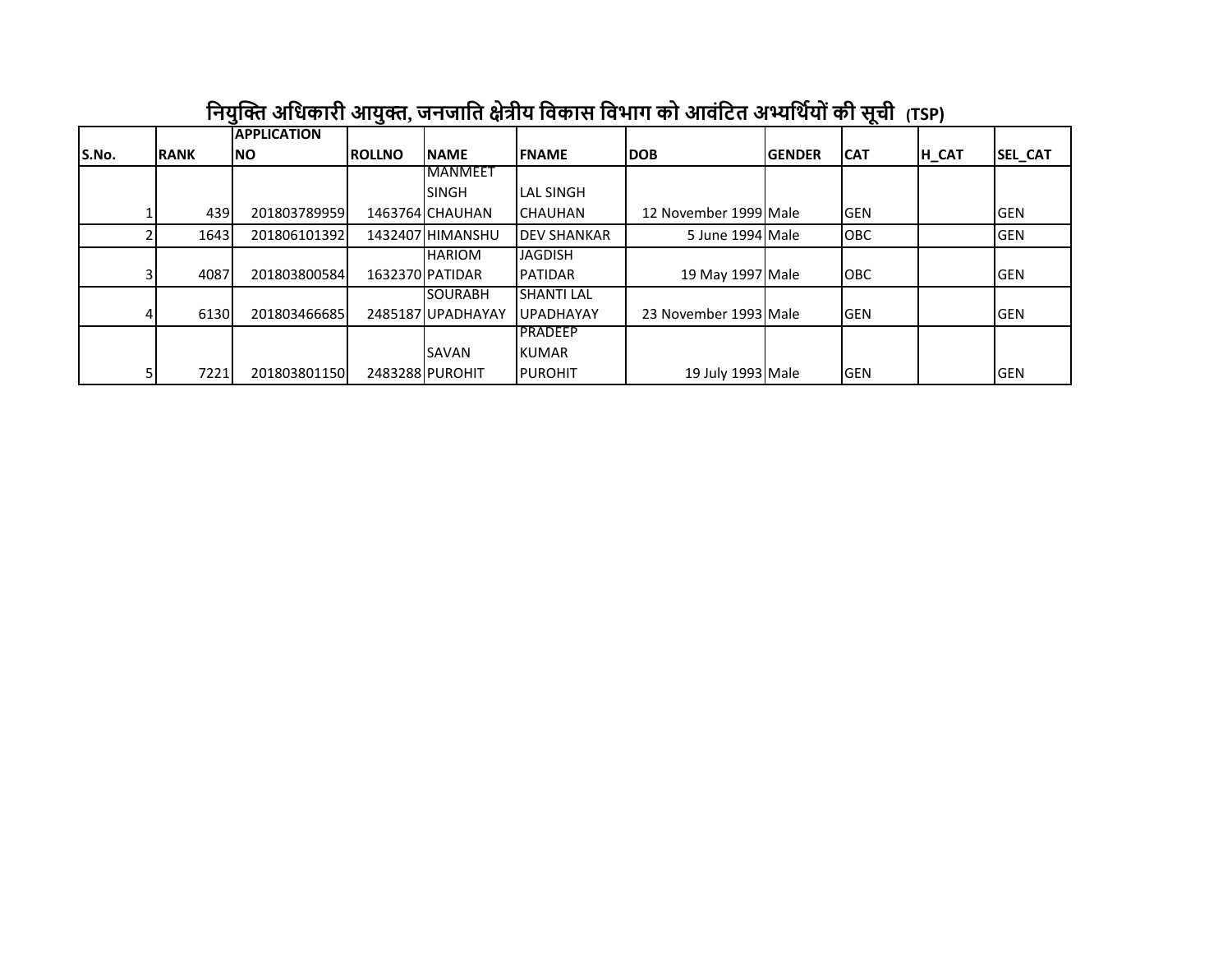|                         |             | <b>APPLICATION</b> |                |                         |                  |                        |               |            |       |                    |
|-------------------------|-------------|--------------------|----------------|-------------------------|------------------|------------------------|---------------|------------|-------|--------------------|
| S <sub>NO</sub>         | <b>RANK</b> | <b>NO</b>          | <b>ROLLNO</b>  | <b>NAME</b>             | <b>FNAME</b>     | <b>DOB</b>             | <b>GENDER</b> | <b>CAT</b> | H_CAT | SEL_CAT            |
|                         |             |                    |                |                         |                  |                        |               |            |       |                    |
|                         |             |                    |                | <b>MONIKA</b>           | <b>BANWARI</b>   |                        |               |            |       |                    |
| $1\vert$                | 1283        | 201803831010       | 1638859 DHAKA  |                         | <b>LAL DHAKA</b> | 3 July 1992 Female     |               | OBC        |       | O GEN              |
|                         |             |                    |                | <b>PRAVEEN</b>          | <b>SUMAT</b>     |                        |               |            |       |                    |
|                         |             |                    |                | <b>KUMAR</b>            | <b>CHAND</b>     |                        |               |            |       |                    |
| $\mathbf{2}$            | 1961        | 201804751987       | 2015082 JAIN   |                         | <b>JAIN</b>      | 12 March 1992 Male     |               | <b>GEN</b> |       | O GEN              |
|                         |             |                    |                | RAVI                    |                  |                        |               |            |       |                    |
|                         |             |                    |                | <b>KUMAR</b>            | PARASRA          |                        |               |            |       |                    |
| $\overline{\mathsf{3}}$ | 2290        | 201803677767       |                | 1866136 KAKWANI         | M                | 2 February 1994 Male   |               | <b>GEN</b> |       | O GEN              |
|                         |             |                    |                | <b>KULVENDR NARENDR</b> |                  |                        |               |            |       |                    |
|                         |             |                    |                | A SINGH                 | <b>A SINGH</b>   |                        |               |            |       |                    |
|                         |             |                    |                |                         | KUSHWAH KUSHWAH  |                        |               |            |       |                    |
| $\overline{4}$          | 2308        | 201805421806       | 1521816 A      |                         | Α                | 25 January 1995 Male   |               | <b>GEN</b> |       | O_GEN              |
|                         |             |                    |                |                         | <b>SANTOSH</b>   |                        |               |            |       |                    |
|                         |             |                    |                | ASHUTOSH KUAMR          |                  |                        |               |            |       |                    |
| 5                       | 2467        | 201804345910       |                | 1245850 SHARMA          | <b>SHARMA</b>    | 10 January 1999 Male   |               | <b>GEN</b> |       | O GEN              |
|                         |             |                    |                | <b>BHUPEND</b>          |                  |                        |               |            |       |                    |
|                         |             |                    |                | <b>RA</b>               | <b>KAILASH</b>   |                        |               |            |       |                    |
|                         |             |                    |                | <b>KUMAR</b>            | <b>CHAND</b>     |                        |               |            |       |                    |
| $6 \mid$                | 2504        | 201803311538       |                | 1112397 JAYASWAL        | JAYASWAL         | 21 June 1994 Male      |               | OBC        |       | O_GEN              |
|                         |             |                    |                | <b>AMIT</b>             | <b>RADHE</b>     |                        |               |            |       |                    |
|                         |             |                    |                | <b>KUMAR</b>            | <b>SHYAM</b>     |                        |               |            |       |                    |
| 7                       | 5842        | 201803791425       | 1218396 SUMAN  |                         | <b>SUMAN</b>     | 14 July 1993 Male      |               | OBC        |       | O OBC              |
|                         |             |                    |                |                         | <b>HANUMAN</b>   |                        |               |            |       |                    |
|                         |             |                    |                | <b>TEJ PAL</b>          | A RAM            |                        |               |            |       |                    |
| 8                       | 5884        | 201803699226       |                | 2345109 GODARA          | <b>GODARA</b>    | 14 September 1996 Male |               | OBC        |       | O OBC              |
|                         |             |                    |                |                         | <b>BHAGWAN</b>   |                        |               |            |       |                    |
|                         |             |                    |                | <b>DURGESH</b>          | LAL              |                        |               |            |       |                    |
| 9                       | 11411       | 201802963848       | 1381806 KHATIK |                         | <b>KHATIK</b>    | 5 September 1994 Male  |               | <b>SC</b>  |       | $O$ <sub>_SC</sub> |
|                         |             |                    |                | <b>ARCHANA</b>          | <b>GANPATI</b>   |                        |               |            |       |                    |
|                         |             |                    |                | <b>MAHAWA</b>           | <b>MAHAWA</b>    |                        |               |            |       |                    |
| 10                      | 12689       | 201805049614       | 1401350R       |                         | $\mathsf R$      | 24 May 1991 Female     |               | <b>SC</b>  |       | $O_SC$             |
|                         |             |                    |                |                         |                  |                        |               |            |       |                    |
|                         |             |                    |                | HUKAMRA RAMHET          |                  |                        |               |            |       |                    |
| 11                      | 13008       | 201804762554       |                | 1444685 J GURJAR        | GURJAR           | 15 July 1990 Male      |               | <b>MBC</b> |       | O MBC              |

## **नियुक्ति अधिकारी आयुति, जिजानि क्षेत्रीय विकास विभाग को आिंटिि अभ्यधथयि ों की सूची (NTSP)**